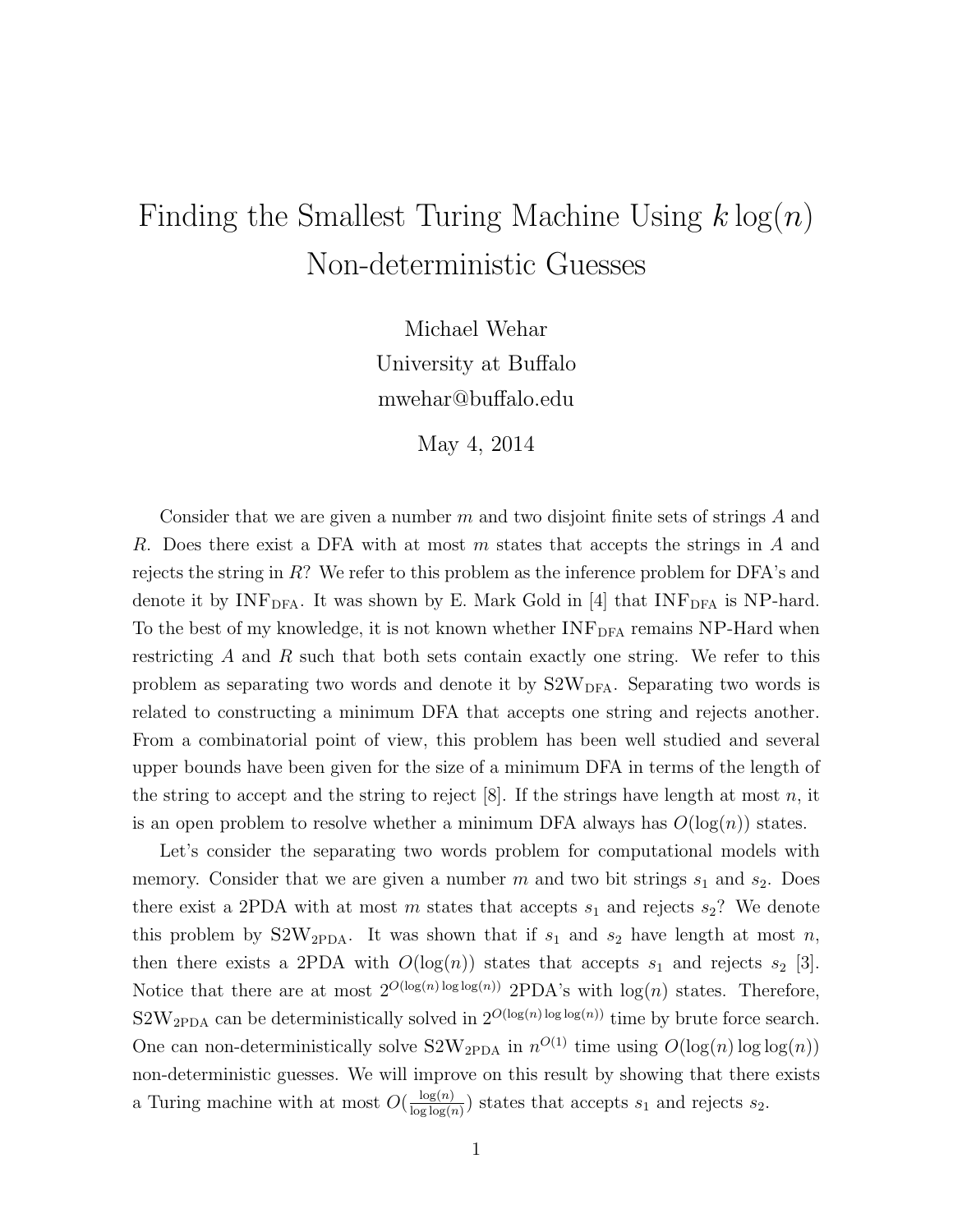We will now consider the inference problem for clocked Turing machines introduced by Manuel Blum in [1]. Consider that we are given a number m and a finite set  $T$ of triples of the form  $(s, b, t)$  where s is a bit string, b is a single bit, and t is number represented in unary. A Turing machine M is said to match a triple  $(s, b, t)$  if M halts on input s in at most t steps and M accepts s if and only if  $b = 1$ . Does there exist a Turing machine with at most m states that matches all triples in  $T$ ? We denote this problem by  $\text{INF}_{\text{CTM}}.$  Without too much effort, one can show  $\text{INF}_{\text{CTM}} \in \text{NP}.$  To the best of my knowledge, it is not known if  $INF_{CTM}$  is NP-Hard. We will show that if there exists a Turing machine that matches all triples in  $T$  and  $T$  has size  $k$ , then there is a Turing machine that matches all triples in T with at most  $k \frac{\log(n)}{\log\log(n)}$  $\frac{\log(n)}{\log\log(n)}$  states. Consider the fixed parameter problem where  $T$  contains at most  $k$  triples. We denote this problem by  $k$ -INF<sub>CTM</sub>. It follows that  $k$ -INF<sub>CTM</sub> can be deterministically solved in  $O(n^k)$  time and k-INF<sub>CTM</sub> can be non-deterministically solved in  $n^{O(1)}$  time using  $O(k \log(n))$  non-deterministic guesses.

If we restrict ourselves to only two triples, we get  $2$ -INF $_{\text{CTM}}$  which we will also denote by  $S2W_{\text{CTM}}$ . Notice that  $S2W_{\text{CTM}} \in \text{P}$ , but we don't know if  $S2W_{\text{DFA}}$  is solvable in polynomial time. One might think that  $S2W<sub>DFA</sub>$  is easier because DFA's are computationally much simpler than Turing machines. However, this may not be the case because there always exists a small Turing machine that separates two given strings. Therefore, we need only search through polynomially many Turing machines to find a smallest one that matches both triples.

From a computational complexity point of view, resolving whether the  $k$ -INF $_{CTM}$ problems are deterministically solvable in  $n^{O(1)}$  time could shed light on the relationship between deterministic time and non-deterministic time. Consider the following complexity class for an arbitrary pair of functions  $f(n)$  and  $g(n)$ . Let NTIGU( $f(n)$ ,  $g(n)$ ) denote the set of problems solvable by a non-deterministic Turing machine in at most  $f(n)$  time using at most  $g(n)$  non-deterministic guesses. We show that  $k$ -INF<sub>CTM</sub>  $\in$ NTIGU( $n^{O(1)}$ ,  $k \log(n)$ ) and  $k$ -INF<sub>CTM</sub>  $\in$  DTIME( $n^k$ ). If it happens to be the case that k-INF<sub>CTM</sub>  $\notin$  DTIME( $n^{O(1)}$ ), then there is an immense gap between P and NP. In particular, for every  $g(n) = \omega(\log(n))$ , NTIGU(poly $(n), g(n)$ )  $\nsubseteq$  P. However, one might be able to show that  $P \neq NP$  implies that such a gap exists.

For an arbitrary function  $q(n)$ , what can we say about the relationship between  $NTIGU(poly(n), q(n))$  and  $NTISP(poly(n), q(n))$ ? If  $P = NL$ , then one can space efficiently simulate polynomial time verifiers to get NTIGU( $\mathsf{poly}(n), g(n)$ )  $\subseteq$  NTISP( $\mathsf{poly}(n), g(n)$ ). Also, it's worth mentioning that although we do not show that  $k$ -INF<sub>CTM</sub> is com